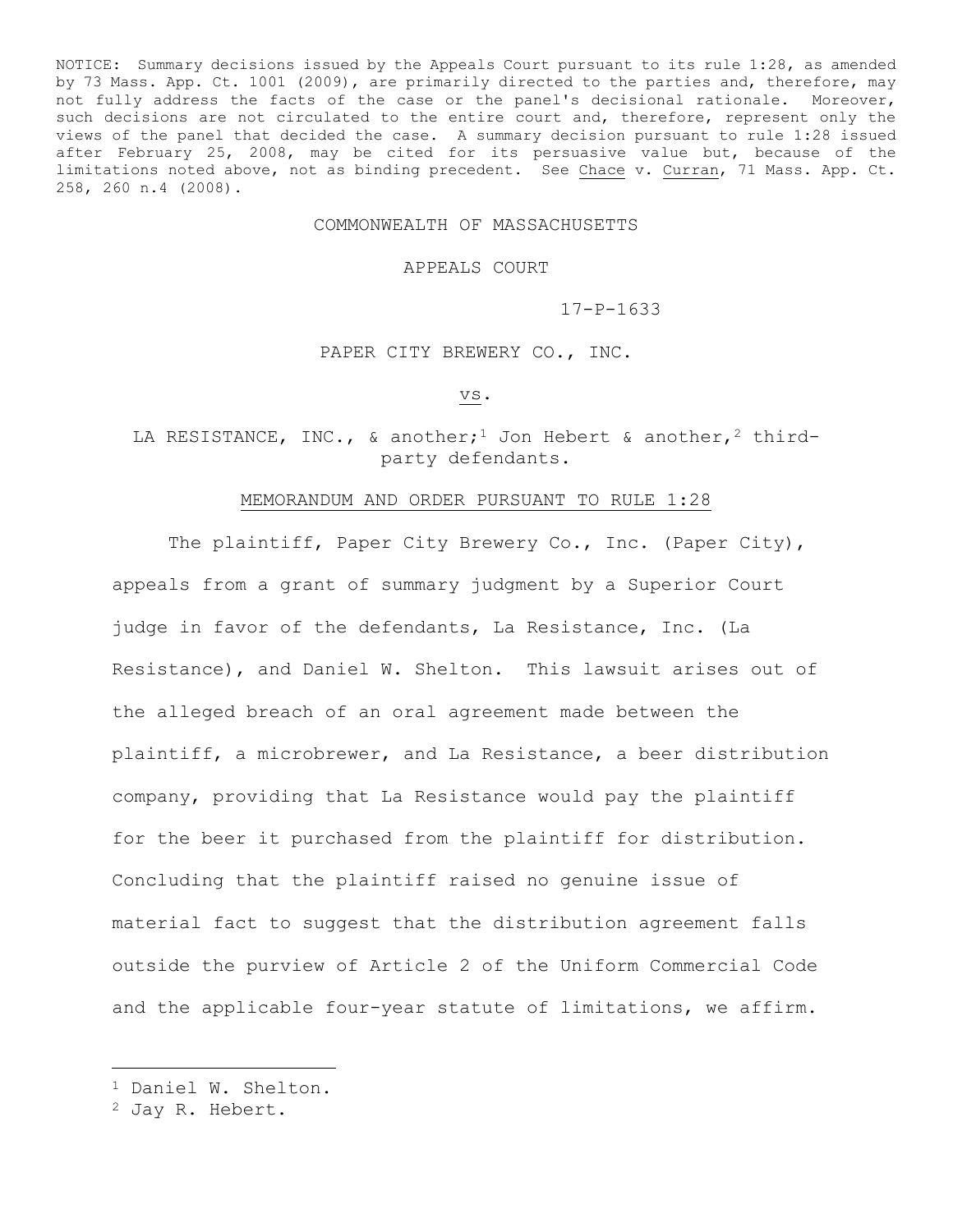1. Standard of review. "We review a grant of summary judgment de novo." Deutsche Bank Nat'l Trust Co. v. Fitchburg Capital, LLC, 471 Mass. 248, 252-253 (2015). "The standard of review of a grant of summary judgment is whether, viewing the evidence in the light most favorable to the nonmoving party, all material facts have been established and the moving party is entitled to judgment as a matter of law." Molina v. State Garden, Inc., 88 Mass. App. Ct. 173, 177 (2015), quoting Augat, Inc. v. Liberty Mut. Ins. Co., 410 Mass. 117, 120 (1991). Summary judgment is proper where no issue of material fact exists as to whether the statute of limitations has run. See Doe v. Harbor Schs., Inc., 446 Mass. 245, 247 (2006); Castillo v. Massachusetts Gen. Hosp. Chelsea Memorial Health Care Ctr., 38 Mass. App. Ct. 513, 516 (1995) ("On an appropriate record, summary judgment may be granted on the question whether a particular statute of limitations has run").

2. Contract for the sale of goods. The plaintiff, Paper City, is owned by brothers Jay and Jon Hebert. On April 11, 2002, Jon Hebert established La Resistance with defendant Daniel Shelton. Shelton was the sole officer, director, and shareholder of La Resistance, but he took no part in the management or operation of the company. Jon Hebert was the sole manager of La Resistance. In his capacity as manager, Jon Hebert entered into an oral contract with Jay Hebert, president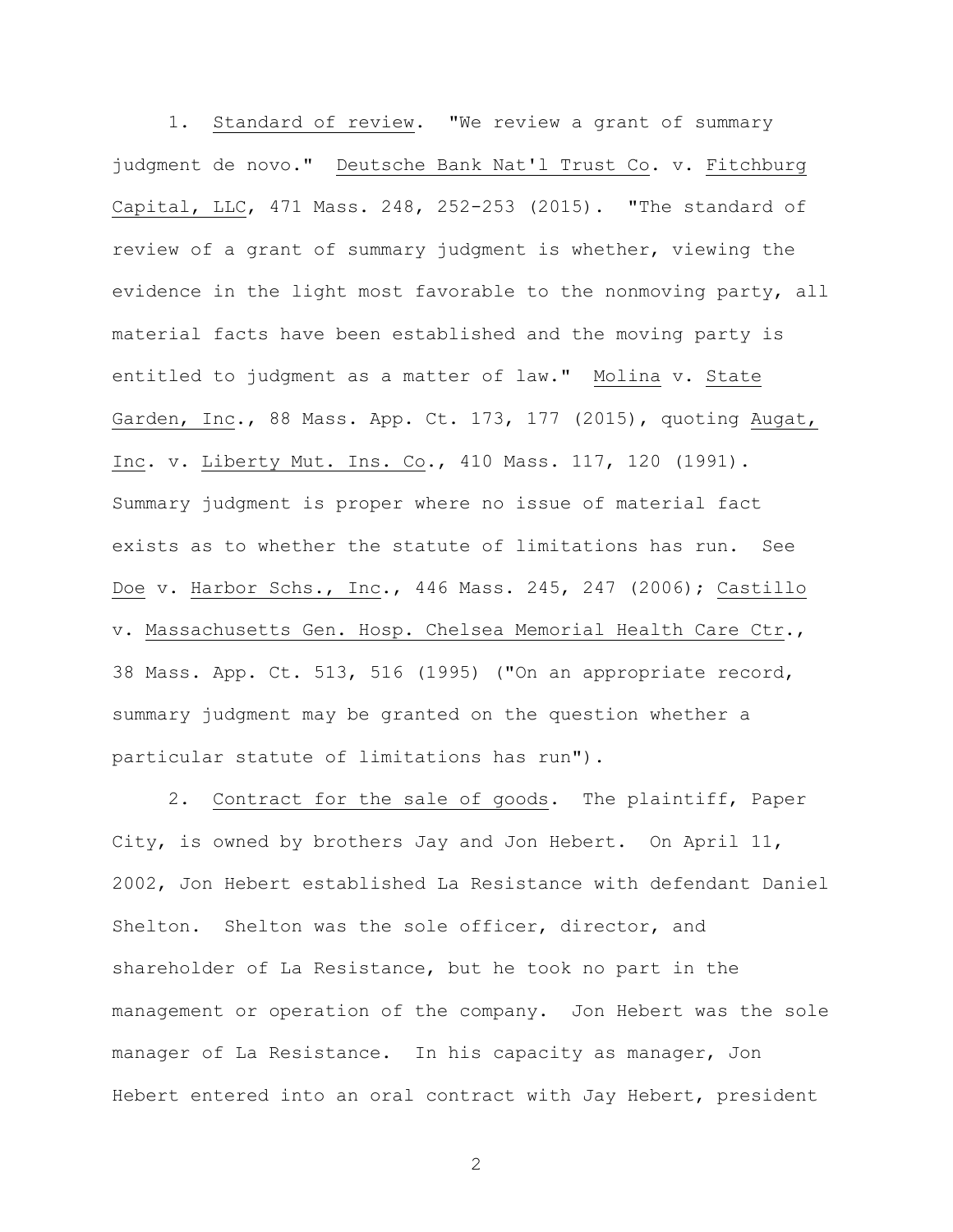of Paper City, whereby La Resistance was to distribute Paper City's beer. Shelton was not party to the agreement but understood that La Resistance would distribute Paper City's beer as well as his own. The plaintiff now claims that the oral distribution agreement made between Jon Hebert, in his capacity as manager of La Resistance, and Jay Hebert, in his capacity as president of Paper City, was primarily a contract for services.

Contracts for the sale of goods are subject to a four-year statute of limitations pursuant to G. L. c. 106, § 2-725, a provision that is identical to § 2-725 of the Uniform Commercial Code (UCC). Goods, as defined by G. L. c. 106,  $\frac{1}{5}$  2-105 (1), are "all things (including specially manufactured goods) which are movable at the time of identification to the contract for sale other than the money in which the price is to be paid, investment securities (Article 8) and things in action." Article 2 does not apply to contracts for services. See Mattoon v. Pittsfield, 56 Mass. App. Ct. 124, 141 (2002). If a contract is for both sales and services, however, "[w]e would be disinclined to import automatically all the provisions of the sales article into a relationship involving a variety of subjects other than the sale of goods, merely because the contract dealt in part with the sale of goods." Zapatha v. Dairy Mart, Inc., 381 Mass. 284, 290 (1980). See id. (sale of goods was minor aspect of franchise agreement where "Dairy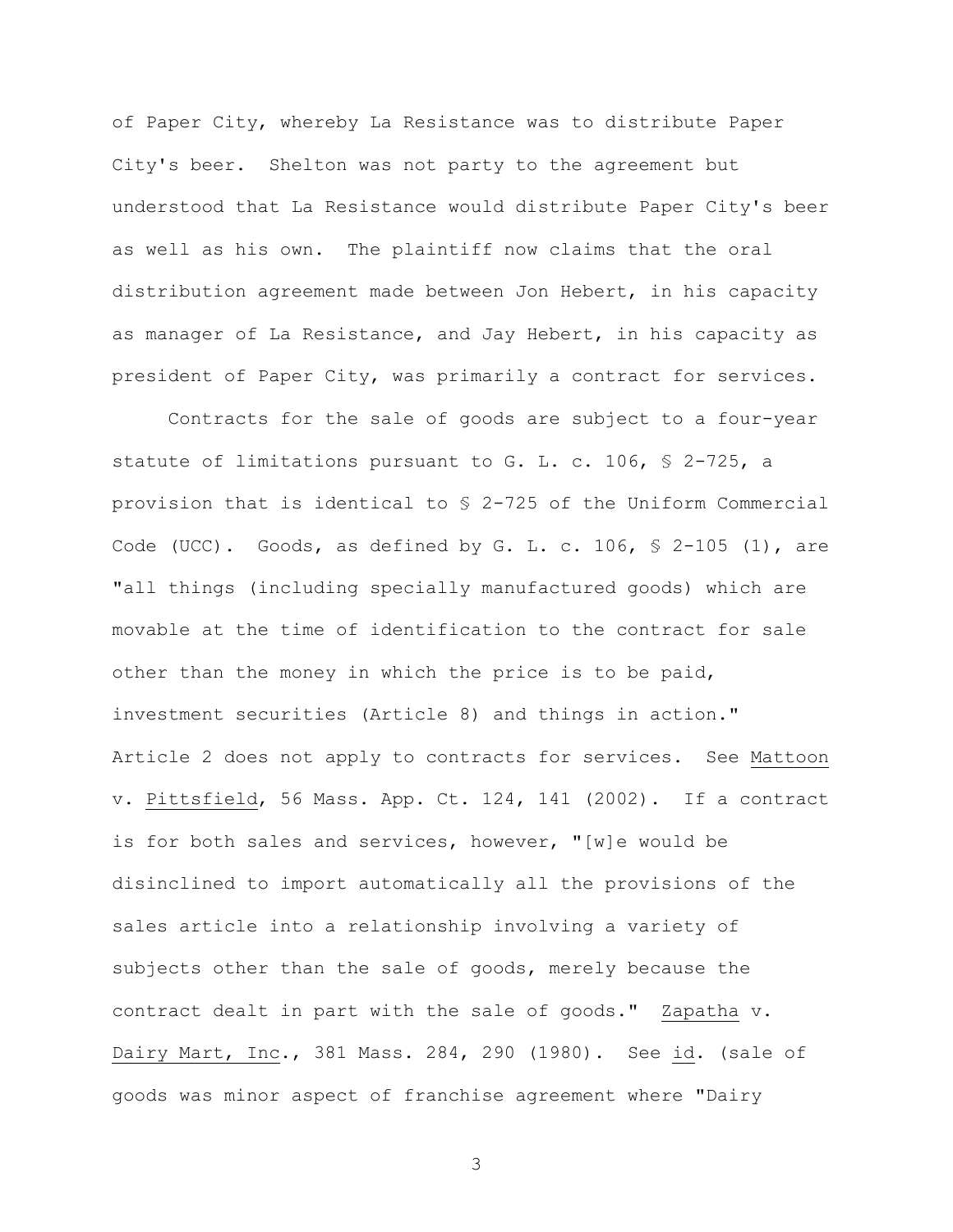Mart's profit was intended to come from franchise fee and not from the sale of items to its franchisees"). At the same time, it would be unwieldy to apply the sales article only to aspects of the agreement that concerned goods. See id. Instead, we consider whether "the predominant factor, thrust, or purpose of the contract is  $\ldots$  'the rendition of service, with goods incidentally involved.'" Mattoon, supra, quoting Cumberland Farms, Inc. v. Drehmann Paving & Flooring Co., 25 Mass. App. Ct. 530, 534 (1988).

Massachusetts courts have not yet addressed the question whether distribution agreements fall within art. 2. The majority of courts to address this issue in other jurisdictions, however, have concluded that art. 2 governs distribution agreements where the sale of goods is the predominant factor. See Specialty Beverages, L.L.C. v. Pabst Brewing Co., 537 F.3d 1165, 1174-1175 (10th Cir. 2008) (applying "predominant factor" test and determining that art. 2 governs distribution agreements); Watkins & Son Pet Supplies v. Iams Co., 254 F.3d 607, 612 (6th Cir. 2001) (written distribution agreement that primarily entailed sale of pet food by defendant to plaintiff governed by art. 2). See also Corenswet, Inc. v. Amana Refrigeration, Inc., 594 F.2d 129, 134 (5th Cir. 1979) ("Although most distributorship agreements, like franchise agreements, are more than sales contracts, the courts have not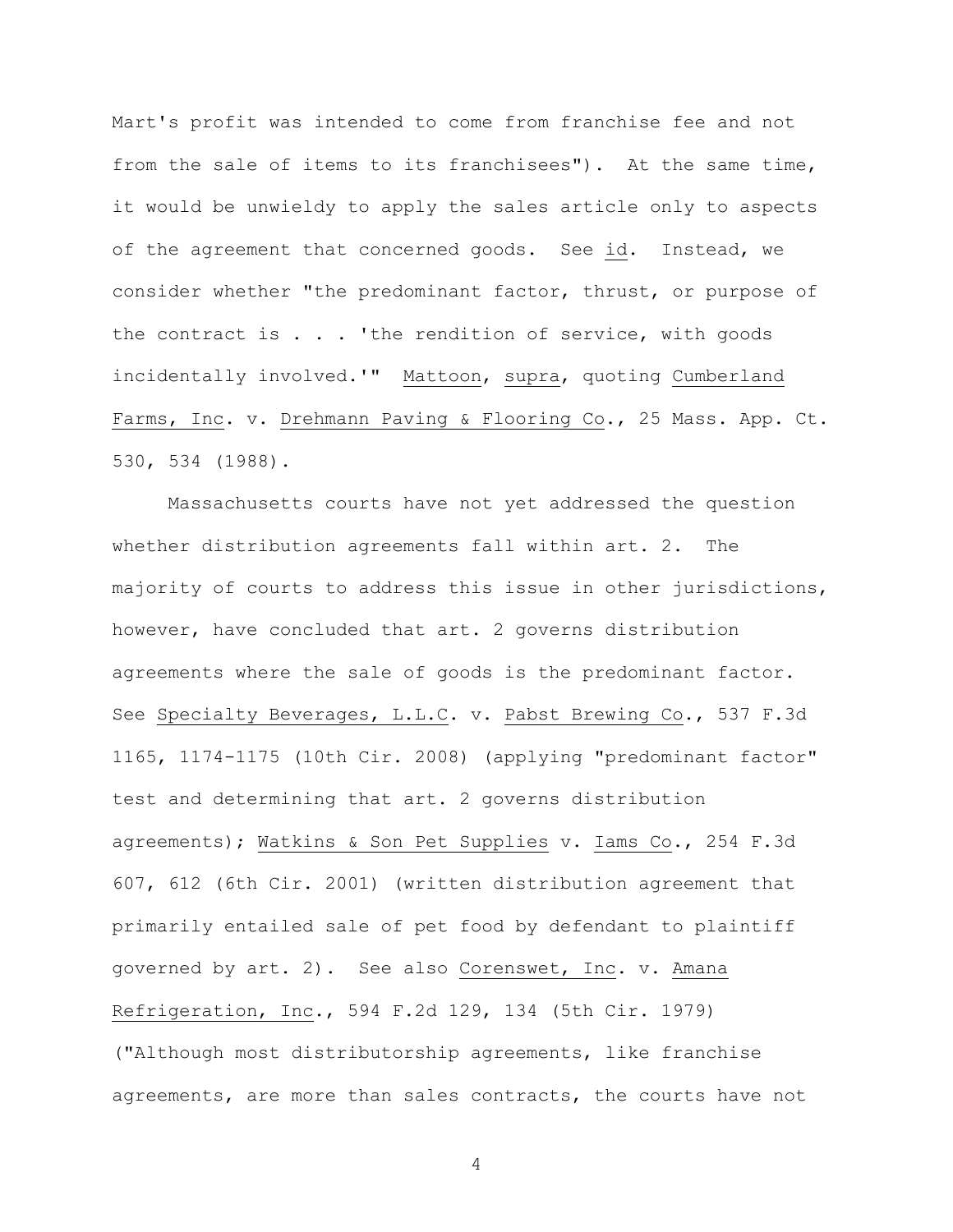hesitated to apply the Uniform Commercial Code to cases involving such agreements"). We decline to establish a general rule on the facts of this case. Instead, we conclude that there is no genuine issue of material fact as to whether the distribution agreement between the plaintiff and La Resistance was predominantly for the sale of goods.

Although the plaintiff alleges that it contracted with La Resistance to perform services such as managing accounts, representing the brewery at trade shows and festivals, and being the first line of defense in the event that there were issues with the product, there is no indication in the summary judgment record that the agreement was anything but a contract for the sale of beer. From July 4, 2003, until October 18, 2009, the plaintiff sold and delivered beer to La Resistance, which delivered the beer to retail stores. La Resistance wrote checks to the plaintiff for the beer. Although the plaintiff alleges that it was the "industry standard" for a distributor to provide certain services, there was no evidence in the summary judgment record to suggest that La Resistance was contractually required to do so. During the approximately six-year period in which La Resistance was distributing the plaintiff's beer, the plaintiff never paid La Resistance for providing any services. Nor did the plaintiff seek to recover any money for services that La Resistance failed to perform. There is no information in the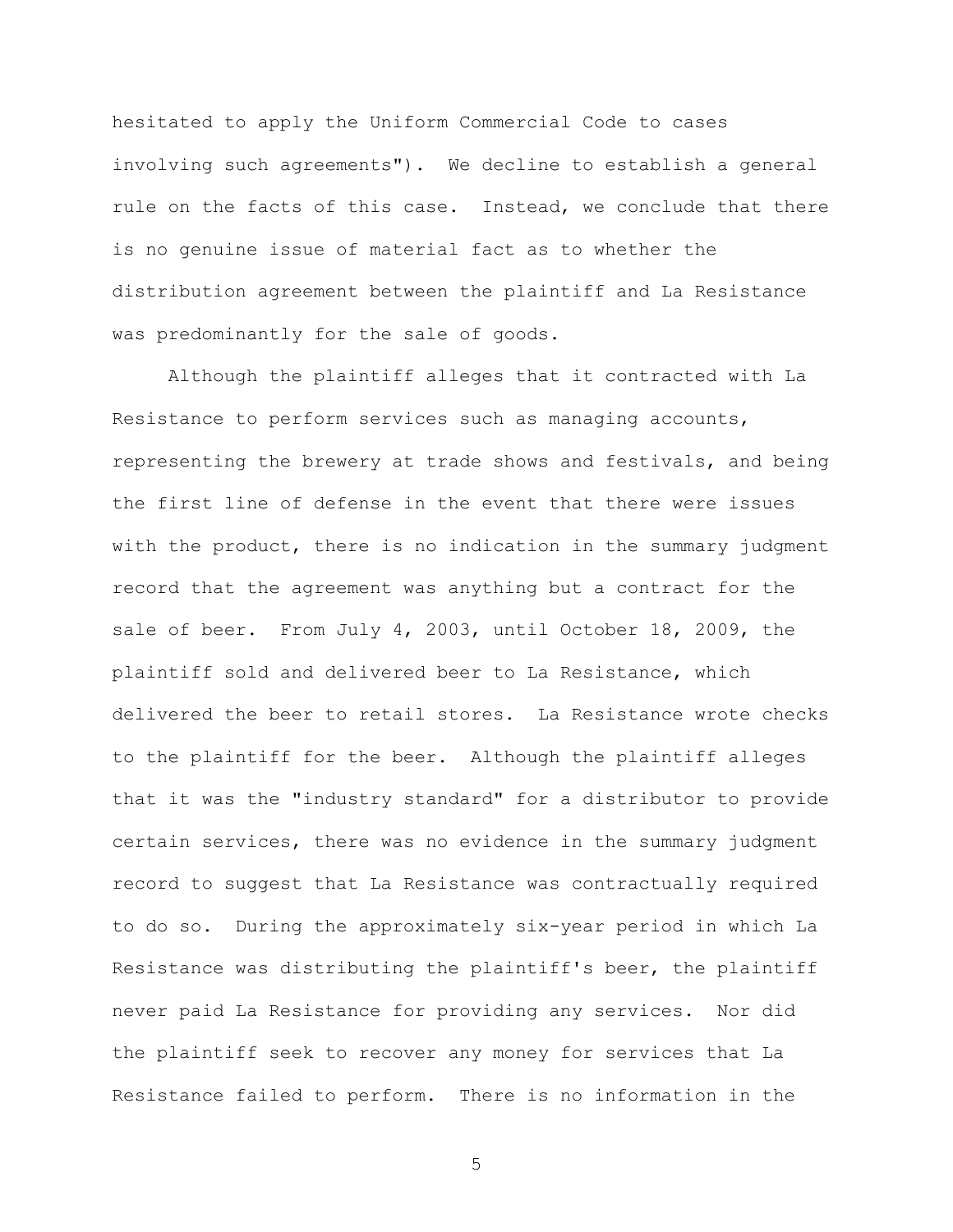summary judgment record that La Resistance ever actually provided services. Contrast Mattoon, 56 Mass. App. Ct. at 141 (city treating and distributing water to its citizens was rendition of services, not sale of goods, where rate charged reflected cost of storage, treatment, and distribution). The plaintiff's claim that the oral contract was primarily a contract for service is unsubstantiated by the summary judgment record. Accordingly, the motion judge properly found that the plaintiff failed to raise a genuine issue of material fact that the contract was primarily for services, rather than for the sale of beer.

Although the statute of limitations for a breach of contract claim is six years from the date of the breach, see G. L. c. 260, § 2, contracts governed by art. 2 of the UCC have a four-year statute of limitations. See G. L. c. 106, § 2-725. Because there was no genuine issue of material fact that the contract was primarily for the sale of goods, the judge properly applied the UCC's four-year statute of limitations. The plaintiff's suit, which was filed on October 17, 2014, almost five years after the alleged breach of contract, is untimely. Accordingly, the motion judge properly granted summary judgment